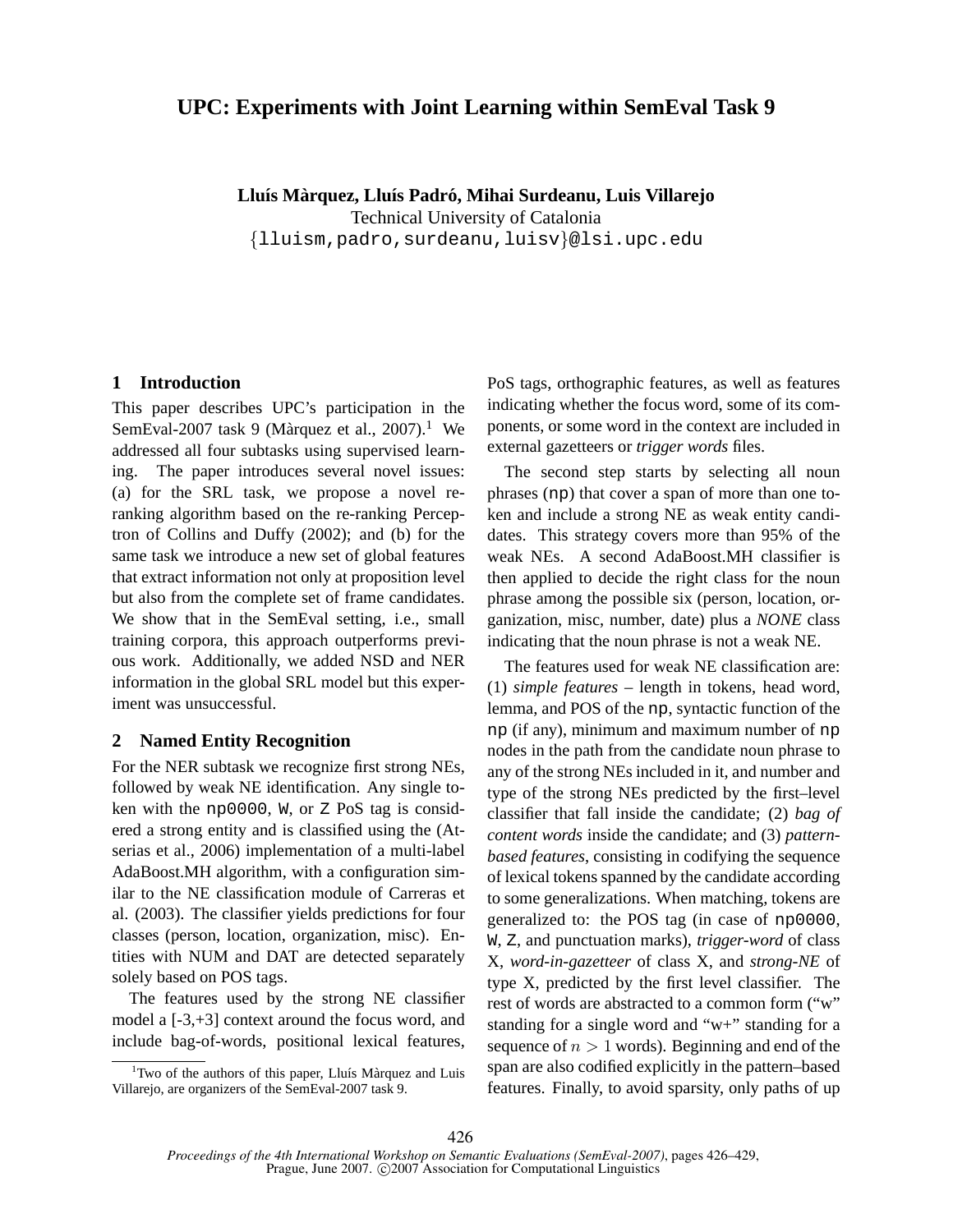to length 6 are codified as features. Also, for each path, n–grams of length 2, 3 and 4 are considered. We filter out features that occur less than 10 times.

## **3 Noun Sense Disambiguation**

We have approached the NSD subtask using supervised learning. In particular, we used SVM<sup>light</sup> (Joachims, 1999), which is a freely available implementation of Support Vector Machines (SVM).

We trained binary SVM classifiers for every sense of words with more than 15 examples in the training set and a probability distribution over its senses in which no sense is above 90%. The words not covered by the SVM classifiers are disambiguated using the most frequent sense (MFS) heuristic. The MFS was calculated from the relative frequencies in the training corpus. To the words that do not appear in the training corpus we assigned the first WordNet sense.

We used a fairly regular set of features from the WSD literature. We included: (1) a bag of content words appearing in a  $\pm 10$ -word window; (2) a bag of content words appearing in the clause of the target word; (3)  $\{1, \ldots, n\}$ –grams of POS tags and lemmas in a  $\pm n$ -word window (*n* is 3 for POS and 2 for lemmas); (4) unigrams and bigrams of (POStag,lemma) pairs in a  $\pm$ 2-word window; and (5) syntactic features, i.e., label of the syntactic constituent from which the target noun is the head, syntactic function of that constituent (if any), and the verb.

Regarding the empirical setting, we filtered out features occurring less than 3 times, we used linear SVMs with a 0.5 value for the C regularization parameter (trade-off between training error and margin), and we applied one-vs-all binarization.

## **4 Semantic Role Labeling**

The SRL approach deployed here implements a reranking strategy that selects the best argument frame for each predicate from the top  $N$  frames generated by a base model. We describe the two models next.

#### **4.1 The Local Model**

The local (i.e., base) model is an adaption of Model 3 of Marquez et al. (2005). This SRL approach ` maps each frame argument to one syntactic constituent and trains one-vs-all AdaBoost (Schapire and Singer, 1999) classifiers to jointly identify and classify constituents in the full syntactic tree of the sentence as arguments. The model was adapted to the languages and corpora used in the SemEval evaluations by removing the features that were specific either to English or PropBank (governing category, content word, and temporal cue words) and adding several new features: (a) *syntactic function* features – the syntactic functions available in the data often point to specific argument labels (e.g., SUJ usually indicates an Arg0); and (b) *back-off* features for syntactic labels and POS tags – for the features that include POS tags or syntactic labels we add a backoff version of the feature where the POS tags and syntactic labels are reduced to a small set.

In addition to feature changes we modified the candidate filtering heuristic: we select as candidates only syntactic constituents that are immediate descendents of S phrases that include the corresponding predicate (for both languages, over 99.6% of the candidates match this constraint).

### **4.2 The Global Model**

We base our re-ranking approach on a variant of the re-ranking Perceptron of Collins and Duffy (2002). We modify the original algorithm in two ways to make it more robust to the small training set available: (a) instead of comparing the score of the correct frame only with that of the best candidate for each frame, we sequentially compare it with the score of *each* candidate in order to acquire more information, and (b) we learn not only when the prediction is incorrect but also when the prediction is not confident enough.

The algorithm is listed in Algorithm 1: w is the vector of model parameters, h generates the feature vector for one example, and  $x_{ij}$  denotes the *j*th candidate for the *i*th frame in the training data.  $x_{i1}$ , which denotes the "correct" candidate for frame  $i$ , is selected to maximize the  $F_1$  score for each frame. The algorithm sequentially inspects all candidates for each frame and learns when the difference between the scores of the correct and the current candidate is less than a threshold  $\tau$ . During testing we use the average of all acquired model vectors, weighted by the number of iterations they survived in training. We tuned all system parameters through crossvalidation on the training data. For both languages we set  $\tau = 10$  (we do not normalize feature vectors)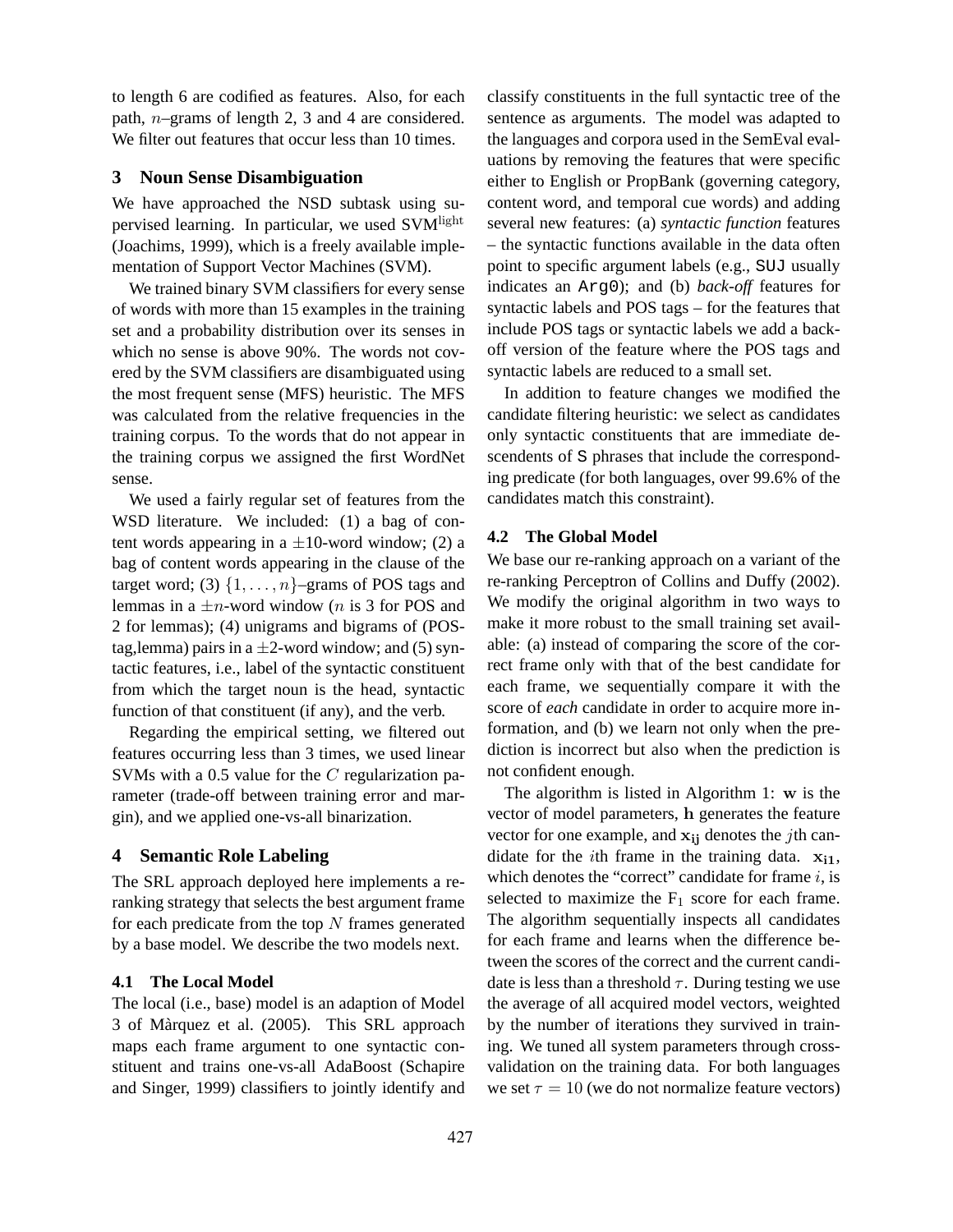#### **Algorithm 1**: Re-ranking Perceptron

 $\mathbf{w} = \vec{0}$ **for**  $i = 1$  **to**  $n$  **do for**  $j = 2$  **to**  $n_i$  **do if**  $w \cdot h(x_{ij}) > w \cdot h(x_{i1}) - \tau$  **then**  $\vert \quad \mathbf{w} \leftarrow \mathbf{w} + \mathbf{h}(\mathbf{x_{i1}}) - \mathbf{h}(\mathbf{x_{ij}})$ 

and the number of training epochs to 2.

With respect to the features used, we focus only on global features that can be extracted independently of the local models. We show in Section 6 that this approach performs better on the small SemEval corpora than approaches that include features from the local models. We group the features into two sets: (a) features that extract information from the whole candidate set, and (b) features that model the structure of each candidate frame:

### **Features from the whole candidate set:**

(1) Position of the current candidate in the whole set. Frame candidates are generated using the dynamic programming algorithm of Toutanova et al. (2005), and then sorted in descending order of the log probability of the whole frame (i.e., the sum of all argument log probabilities as reported by the local model). Hence, smaller positions indicate candidates that the local model considers better.

(2) For each argument in the current frame, we store its number of repetitions in the whole candidate set. The intuition is that an argument that appears in many candidate frames is most likely correct.

#### **Features from each candidate frame:**

(3) The complete sequence of argument labels, extended with the predicate lemma and voice, similar to Toutanova et al. (2005).

(4) Maximal overlap with a frame from the verb lexicon. Both the Spanish and Catalan TreeBanks contain a static lexicon that lists the accepted sequences of arguments for the most common verbs. For each candidate frame, we measure the maximal overlap with the lexicon frames for the given verb and use the precision, recall, and  $F_1$  scores as features.

(5) Average probability (from the local model) of all arguments in the current frame.

(6) For each argument label that repeats in the current frame, we add combinations of the predicate lemma, voice, argument label, and the number of label repetitions as features. The intuition is that argument repetitions typically indicate an error (even if allowed by the domain constraints).

### **5 Semantic Class Detection**

The semantic class detection subtask has been performed using a naive cascade of heuristics: (1) the predicted frame for each verb is compared with the frames present in the provided verbal lexicon, and the class of the lexicon frame with the largest number of matching arguments is chosen; (2) if there is more than one verb with the maximum score, the first one in the lexicon (i.e., the most frequent) is used; (3) if the focus verb is not found in the lexicon, its most frequent class in the training corpus is used; (4) if the verb does not appear in the training data, the most frequent class overall (D2) is assigned. The results obtained on the training corpus are  $81.1\%$  F<sub>1</sub> for Spanish and 86.6% for Catalan. As a baseline, assigning the most frequent class for each verb (or D2 if not seen in training), yields  $F_1$  values of 48.1% for Spanish and 64.0% for Catalan.

## **6 Results and Discussion**

Table 1 lists the results of our system on the SemEval test data. Our results are encouraging considering the size of the training corpus (e.g., the English PropBank is 10 times larger than the corpus used here) and the complexity of the problem (e.g., the NER task includes both weak and strong entities; the SRL task contains 33 core arguments for Spanish vs. 6 for English). We analyze the behavior of our system next.

The first issue that deserves further analysis is the contribution of our global SRL model. We list the results of this analysis in Table 2 as improvements over the local SRL model. We report results for 6 corpora: the 4 test corpora and the 2 training corpora, where the results are generated through 5-fold cross validation. The first block in the table shows the contribution of our best re-ranking model. The second block shows the results of a re-ranking model using our best feature set but the original re-ranking Perceptron of Collins and Duffy (2002). The third block shows the performance of our re-ranking algorithm configured with the features proposed by Toutanova et al. (2005). We draw several conclusions from this experiment: (a) our re-ranking model